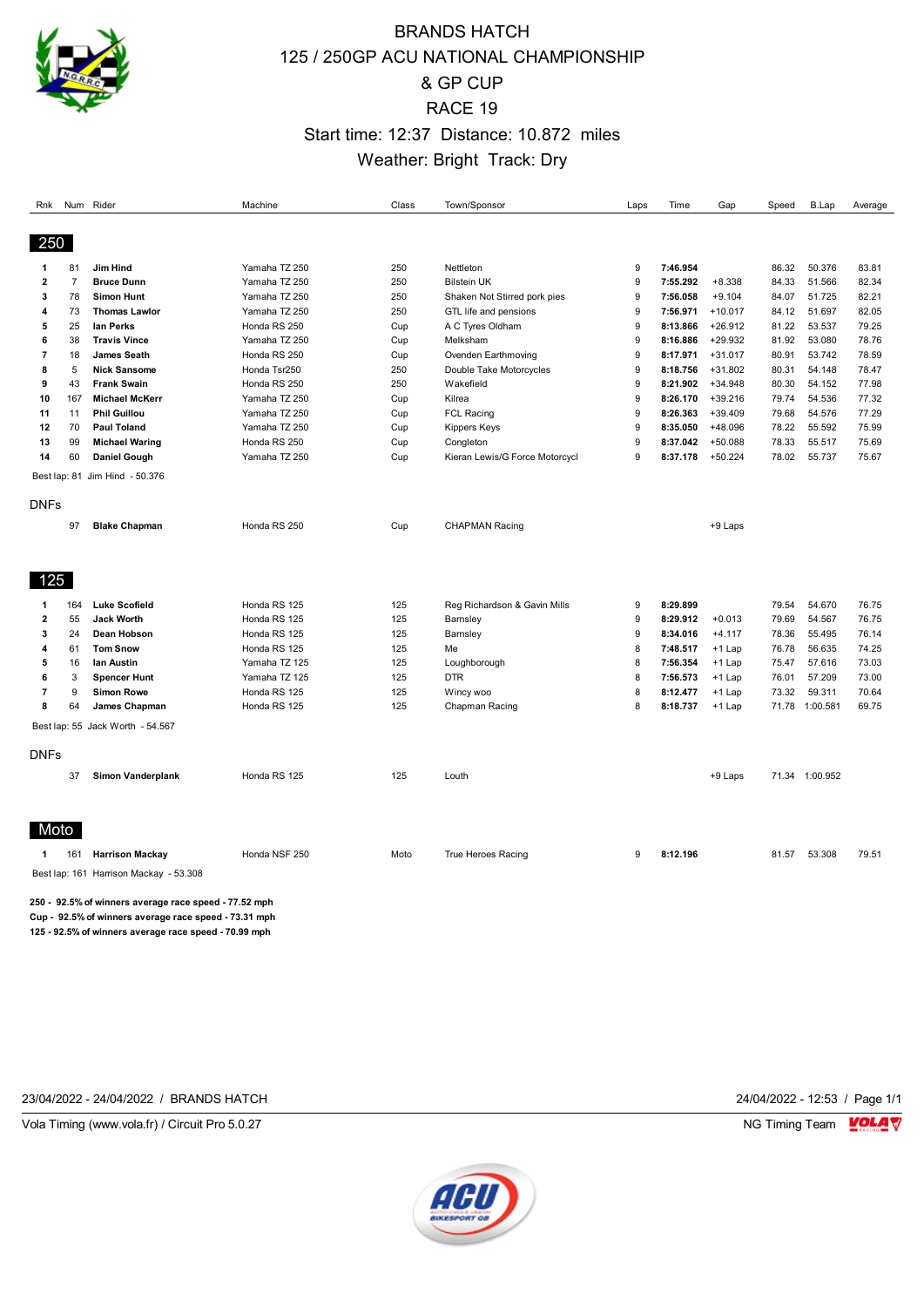

## BRANDS HATCH 125 / 250GP ACU NATIONAL CHAMPIONSHIP & GP CUP RACE 19 LAP TIMES

| ⊶ |
|---|
|   |

## Blake Chapman

| <b>START</b>  |  |
|---------------|--|
|               |  |
| <b>FINISH</b> |  |

### Bruce Dunn

|   | <b>START</b>  |
|---|---------------|
| 1 |               |
| 2 | 52.414        |
| 3 | 52.394        |
| 4 | 52.060        |
| 5 | 51.775        |
| 6 | 51.566        |
| 7 | 51.901        |
| 8 | 52372         |
|   | <b>FINISH</b> |
| g | 52 155        |

### Daniel Gough

|   | <b>START</b>  |
|---|---------------|
| 1 |               |
| 2 | 56.686        |
| 3 | 56.348        |
| 4 | 56.180        |
| 5 | 56.169        |
| 6 | 55.884        |
| 7 | 56 290        |
| 8 | 55.737        |
|   | <b>FINISH</b> |
| g | 55 967        |

## Dean Hobson

| <b>START</b> |        |  |
|--------------|--------|--|
|              |        |  |
| 2            | 56.600 |  |
| 3            | 55.495 |  |

| Lap           | Time   |  |
|---------------|--------|--|
|               |        |  |
| 4             | 56.197 |  |
| 5             | 55.710 |  |
| 6             | 55.585 |  |
| 7             | 55.516 |  |
| 8             | 55.934 |  |
| <b>FINISH</b> |        |  |
|               | 55.635 |  |

| ັ | ວວ.ບ |
|---|------|
|   |      |
|   |      |

Frank Swain

| <b>START</b>  |  |
|---------------|--|
| 1             |  |
| 2<br>55.912   |  |
| 3<br>54.472   |  |
| 4<br>54.408   |  |
| 5<br>54.565   |  |
| 6<br>54.152   |  |
| 7<br>54 262   |  |
| 54.600<br>8   |  |
| <b>FINISH</b> |  |
| 55 292<br>g   |  |

## Gareth Willis

| <b>START</b>  |        |  |
|---------------|--------|--|
| 1             |        |  |
| 2             | 58.313 |  |
| 3             | 57.506 |  |
| 4             | 56.733 |  |
| 5             | 56.832 |  |
| 6             | 56.347 |  |
| 7             | 56.140 |  |
| 8             | 56.880 |  |
| <b>FINISH</b> |        |  |

| <b>Harrison Mackay</b><br>п |        |  |  |
|-----------------------------|--------|--|--|
|                             | START  |  |  |
|                             |        |  |  |
| 2                           | 54.165 |  |  |
| 3                           | 53.778 |  |  |

| Lap | Time          |
|-----|---------------|
|     |               |
| 4   | 53.593        |
| 5   | 53.604        |
| 6   | 54.068        |
| 7   | 53742         |
| 8   | 53.308        |
|     | <b>FINISH</b> |
| 9   | 53.530        |

### **Ian Austin**

| <b>START</b>  |        |  |
|---------------|--------|--|
| 1             |        |  |
| 2             | 59.071 |  |
| 3             | 58.395 |  |
| 4             | 58.099 |  |
| 5             | 58.084 |  |
| 6             | 58.264 |  |
| 7             | 57.616 |  |
| <b>FINISH</b> |        |  |
| 8             | 57.684 |  |

### Ian Perks

|               | <b>START</b> |  |
|---------------|--------------|--|
| 1             |              |  |
| 2             | 54.475       |  |
| 3             | 53.537       |  |
| 4             | 53.697       |  |
| 5             | 53 735       |  |
| 6             | 54 006       |  |
| 7             | 53.795       |  |
| 8             | 54 443       |  |
| <b>FINISH</b> |              |  |
| 9             | 54 418       |  |

## Jack Worth **START**  $\overline{1}$  **56.357** 56.426



23/04/2022 - 24/04/2022 / BRANDS HATCH 24/04/2022 - 12:56 / Page 1/3

Vola Timing (www.vola.fr) / Circuit Pro 5.0.27 NG Timing Team Monetary NG Timing Team Monetary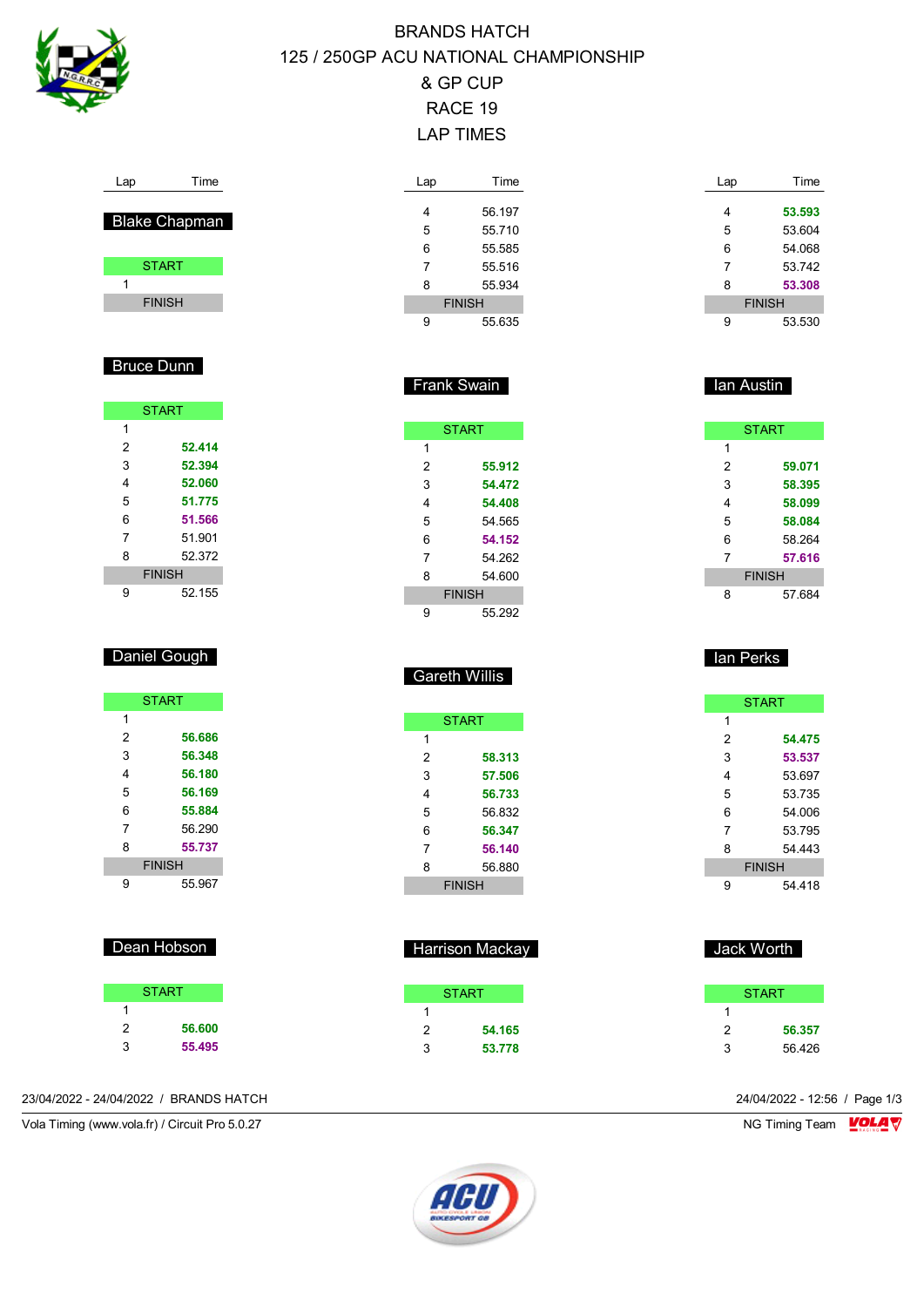BRANDS HATCH 125 / 250GP ACU NATIONAL CHAMPIONSHIP & GP CUP RACE 19 LAP TIMES

| Lap           | Time   |  |
|---------------|--------|--|
|               |        |  |
| 4             | 55.570 |  |
| 5             | 55.672 |  |
| 6             | 55.837 |  |
| 7             | 54.842 |  |
| 8             | 54.744 |  |
| <b>FINISH</b> |        |  |
| g             | 54.567 |  |
|               |        |  |

# James Chapman

| <b>START</b>  |          |  |
|---------------|----------|--|
| 1             |          |  |
| 2             | 1:01.953 |  |
| 3             | 1:01.296 |  |
| 4             | 1:00.581 |  |
| 5             | 1:00.654 |  |
| 6             | 1.01288  |  |
| 7             | 1:00710  |  |
| <b>FINISH</b> |          |  |
| 8             | 1:01.104 |  |

#### James Seath

| <b>START</b>  |        |  |
|---------------|--------|--|
| 1             |        |  |
| 2             | 55.532 |  |
| 3             | 53.967 |  |
| 4             | 53.804 |  |
| 5             | 54.629 |  |
| 6             | 54 085 |  |
| 7             | 54.185 |  |
| 8             | 53.742 |  |
| <b>FINISH</b> |        |  |
| g             | 53.968 |  |

# Jim Hind

| <b>START</b>  |        |  |
|---------------|--------|--|
| 1             |        |  |
| 2             | 51.648 |  |
| 3             | 51.545 |  |
| 4             | 51.094 |  |
| 5             | 50.376 |  |
| 6             | 51 240 |  |
| 7             | 50.469 |  |
| 8             | 51 127 |  |
| <b>FINISH</b> |        |  |
| 9             | 50.868 |  |

Luke Scofield

| 23/04/2022 - 24/04/2022 / BRANDS HATCH | 24/04/2022 - 12:56 / Page 2/3<br>. |
|----------------------------------------|------------------------------------|
|----------------------------------------|------------------------------------|

| Lap           | Time         |  |
|---------------|--------------|--|
|               |              |  |
|               | <b>START</b> |  |
| 1             |              |  |
| 2             | 56.527       |  |
| 3             | 56.291       |  |
| 4             | 55.549       |  |
| 5             | 55.611       |  |
| 6             | 55.375       |  |
| 7             | 54.670       |  |
| 8             | 54.892       |  |
| <b>FINISH</b> |              |  |
| 9             | 54.770       |  |
|               |              |  |

### Michael McKerr

| <b>START</b>  |        |  |
|---------------|--------|--|
| 1             |        |  |
| 2             | 56.200 |  |
| 3             | 55.950 |  |
| 4             | 54.892 |  |
| 5             | 54.745 |  |
| 6             | 55.169 |  |
| 7             | 54.648 |  |
| 8             | 54.536 |  |
| <b>FINISH</b> |        |  |
| 9             | 54 988 |  |

### Michael Waring

| <b>START</b>  |        |  |
|---------------|--------|--|
| 1             |        |  |
| 2             | 56.649 |  |
| 3             | 57 778 |  |
| 4             | 55.976 |  |
| 5             | 55.828 |  |
| 6             | 55.920 |  |
| 7             | 56 034 |  |
| 8             | 55.771 |  |
| <b>FINISH</b> |        |  |
| g             | 55.517 |  |

| <b>Nick Sansome</b> |              |  |
|---------------------|--------------|--|
|                     | <b>START</b> |  |
| 1                   |              |  |
| 2                   | 54.851       |  |
| 3                   | 54.700       |  |
| 4                   | 54.363       |  |
| 5                   | 54 683       |  |
| 6                   | 54.148       |  |
| 7                   | 54 157       |  |
| 8                   | 54 438       |  |
| <b>FINISH</b>       |              |  |

| Lap | Time   |
|-----|--------|
| g   | 54.462 |

#### **Paul Toland**

|   | <b>START</b>  |
|---|---------------|
| 1 |               |
| 2 | 55.835        |
| 3 | 55.867        |
| 4 | 56 147        |
| 5 | 55.592        |
| 6 | 55.621        |
| 7 | 56.282        |
| 8 | 56.473        |
|   | <b>FINISH</b> |
| 9 | 56 063        |

### Phil Guillou

|   | <b>START</b>  |
|---|---------------|
| 1 |               |
| 2 | 56.049        |
| 3 | 55.253        |
| 4 | 54.912        |
| 5 | 54.729        |
| 6 | 55.130        |
| 7 | 54.680        |
| 8 | 54.576        |
|   | <b>FINISH</b> |
| 9 | 54.953        |

#### Sean Morrison

| <b>START</b>  |  |
|---------------|--|
| <b>FINISH</b> |  |
|               |  |

## Simon Hunt

|   | <b>START</b>  |
|---|---------------|
| 1 |               |
| 2 | 52.479        |
| 3 | 52.187        |
| 4 | 52.002        |
| 5 | 51.725        |
| 6 | 52.156        |
| 7 | 52460         |
| 8 | 52 234        |
|   | <b>FINISH</b> |
| 9 | 52 338        |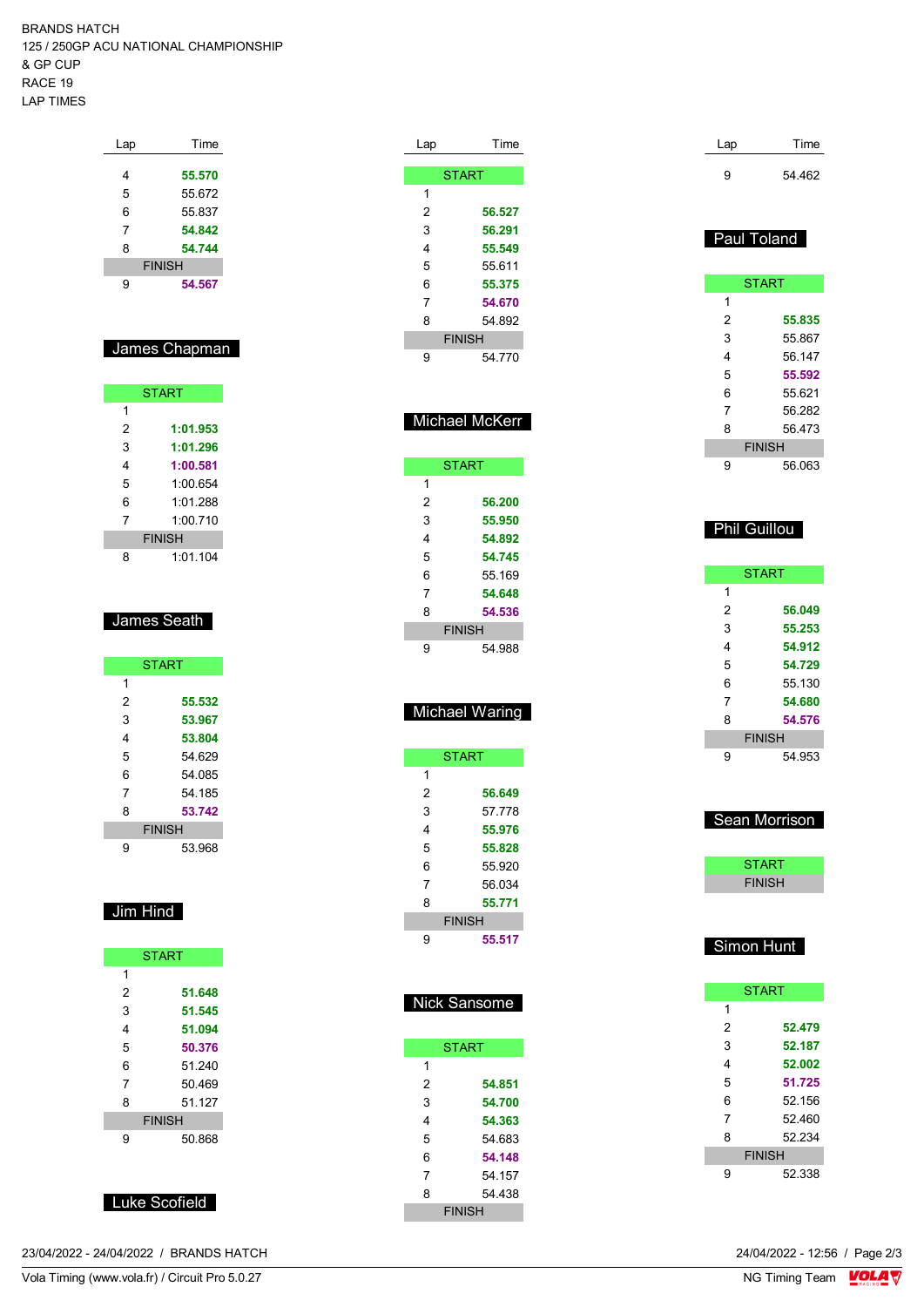BRANDS HATCH 125 / 250GP ACU NATIONAL CHAMPIONSHIP & GP CUP RACE 19 LAP TIMES

| Lap | Time          |
|-----|---------------|
|     | Simon Rowe    |
|     | <b>START</b>  |
| 1   |               |
| 2   | 59.786        |
| 3   | 1:00.433      |
| 4   | 59.447        |
| 5   | 59.311        |
| 6   | 1:01.037      |
| 7   | 1:02.133      |
|     | <b>FINISH</b> |
| 8   | 1:00.410      |

### Simon Vanderplank

|   | <b>START</b>  |
|---|---------------|
| 1 |               |
| 2 | 1:01.907      |
| 3 | 1:01.907      |
| 4 | 1:01.079      |
| 5 | 1:01 264      |
| 6 | 1:01.111      |
| 7 | 1:00.952      |
|   | <b>FINISH</b> |

## Spencer Hunt

|   | <b>START</b>  |
|---|---------------|
| 1 |               |
| 2 | 58.448        |
| 3 | 58.213        |
| 4 | 58 224        |
| 5 | 58 228        |
| 6 | 58.582        |
| 7 | 58 445        |
|   | <b>FINISH</b> |
| 8 | 57.209        |

### Thomas Lawlor

|   | <b>START</b>  |
|---|---------------|
| 1 |               |
| 2 | 52.762        |
| 3 | 52.143        |
| 4 | 52.134        |
| 5 | 51.697        |
| 6 | 51.865        |
| 7 | 53.223        |
| 8 | 52.139        |
|   | <b>FINISH</b> |
| g | 52.058        |

| Lap             | Time          |
|-----------------|---------------|
|                 |               |
| <b>Tom Snow</b> |               |
|                 |               |
|                 | <b>START</b>  |
|                 |               |
| 1               |               |
| 2               | 57.209        |
| 3               | 57.319        |
| 4               | 57.307        |
| 5               | 57.595        |
| 6               | 57.286        |
| 7               | 56.635        |
|                 | <b>FINISH</b> |
| 8               | 56.966        |

## Travis Vince

|   | <b>START</b>  |
|---|---------------|
| 1 |               |
| 2 | 55.363        |
| 3 | 54.435        |
| 4 | 53.165        |
| 5 | 53.505        |
| 6 | 55814         |
| 7 | 53 223        |
| 8 | 53.080        |
|   | <b>FINISH</b> |
| 9 | 54.367        |

24/04/2022 - 12:56 / Page 3/3<br>NG Timing Team  $\frac{\text{VOLA}}{\text{V}}$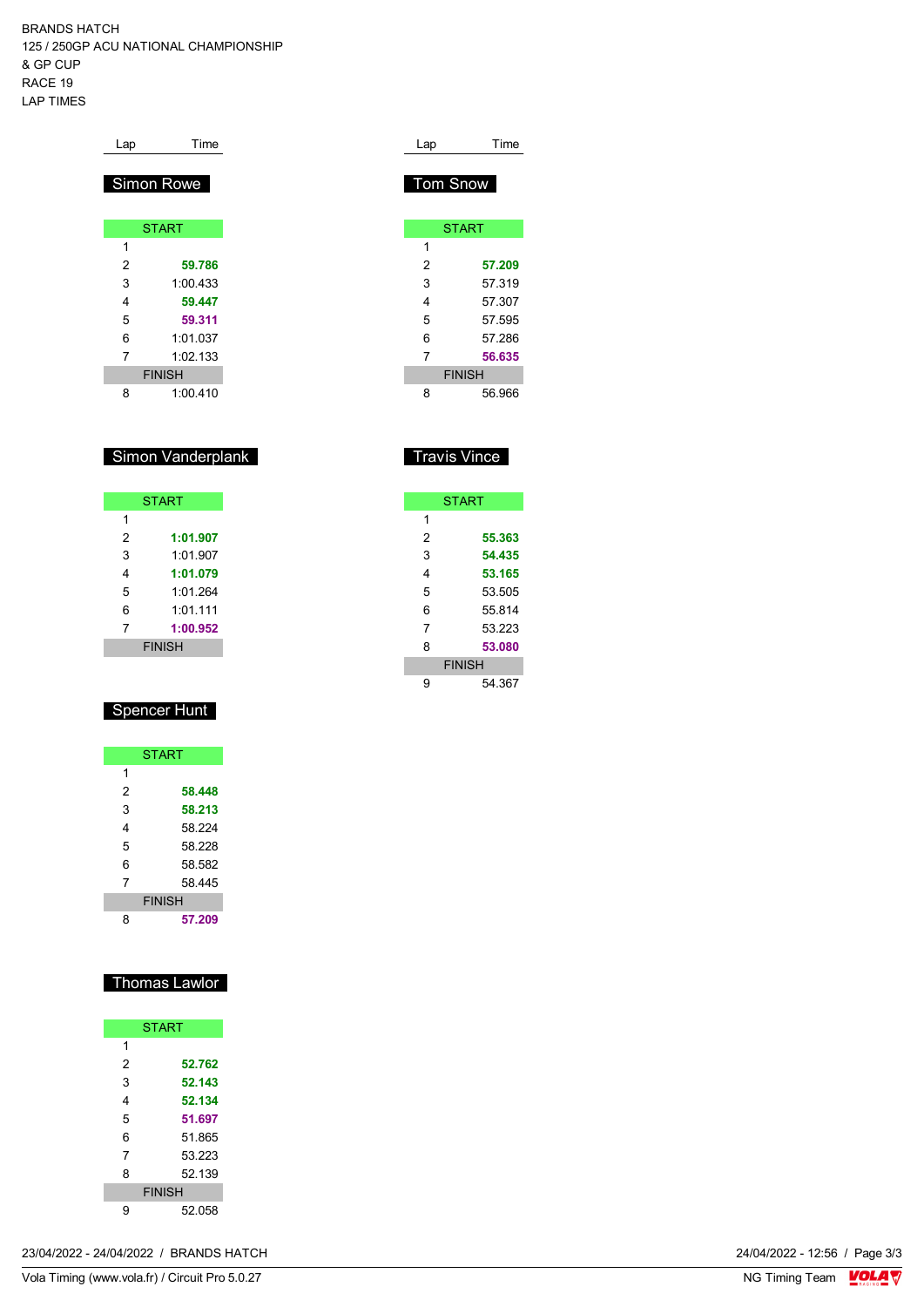

## BRANDS HATCH 125 / 250GP ACU NATIONAL CHAMPIONSHIP & GP CUP RACE 19 LAP CHART

|                  | 1. | 2.5          | 3. | 4. | 5.  | 6.  | 7. | 8. | 9. | 10. | 11. | 12. | 13. | 14. | 15. | 16. | 17. | 18. | 19. | 20. | 21. | 22. | 23. | 24. | 25. | 26. |
|------------------|----|--------------|----|----|-----|-----|----|----|----|-----|-----|-----|-----|-----|-----|-----|-----|-----|-----|-----|-----|-----|-----|-----|-----|-----|
| Start            |    |              |    |    |     |     |    |    |    |     |     |     |     |     |     |     |     |     |     |     |     |     |     |     |     |     |
| Lap <sub>1</sub> | 78 | 81           |    | 73 | 25  | 161 | 5  | 97 | 38 | 18  | 43  | 167 | 55  | 11  | 164 | 70  | 24  | 99  | 60  | 61  | 150 | 16  | 3   |     | 37  | 64  |
| Lap2             | 81 | 78           |    | 73 | 25  | 161 | 5. | 38 | 18 | 43  | 167 | 11  | 55  | 164 | 70  | 24  | 99  | 60  | 61  | 150 | 3   | 16  | 9   | 37  | 64  |     |
| Lap <sub>3</sub> | 81 | 78           |    | 73 | 25  | 161 | 57 | 18 | 38 | 43  | 167 | 11  | 55  | 70  | 164 | 24  | 60  | 99  | 61  | 150 | 3   | 16  | 9   | 64  | 37  |     |
| Lap 4            | 81 | 78           |    | 73 | 25  | 161 | 5. | 38 | 18 | 43  | 167 | 11  | 55  | 164 | 70  | 24  | 60  | 99  | 61  | 150 | 3   | 16  | 9   | 64  | 37  |     |
| Lap <sub>5</sub> | 81 | 78           |    | 73 | 25  | 161 | 38 | ь  | 18 | 43  | 167 | 11  | 55  | 164 | 70  | 24  | 60  | 99  | 150 | 61  | 3   | 16  | 9   | 64  | 37  |     |
| Lap 6            | 81 | $\mathbf{7}$ | 78 | 73 | 25  | 161 | 5  | 18 | 38 | 43  | 167 | 11  | 164 | 55  | 70  | 24  | 60  | 99  | 150 | 61  | 3   | 16  | 9   | 64  | 37  |     |
| Lap 7            | 81 |              | 78 | 73 | 25  | 161 | 38 | 5  | 18 | 43  | 167 | 11  | 164 | 55  | 24  | 70  | 60  | 99  | 150 | 61  | 16  | 3   | 9   | 64  | 37  |     |
| Lap 8            | 81 |              | 78 | 73 | 161 | 25  | 38 | 18 | 5  | 43  | 167 | 11  | 164 | 55  | 24  | 70  | 60  | 99  | 150 | 61  | 16  | з   | 9   | 64  |     |     |
| Lap 9            | 81 | 7            | 78 | 73 | 161 | 25  | 38 | 18 | 5  | 43  | 167 | 11  | 164 | 55  | 24  | 70  | 99  | 60  |     |     |     |     |     |     |     |     |

23/04/2022 - 24/04/2022 / BRANDS HATCH 24/04/2022 - 12:54 / Page 1/1

Vola Timing (www.vola.fr) / Circuit Pro 5.0.27 **NG Timing Team Monet Account Property** 

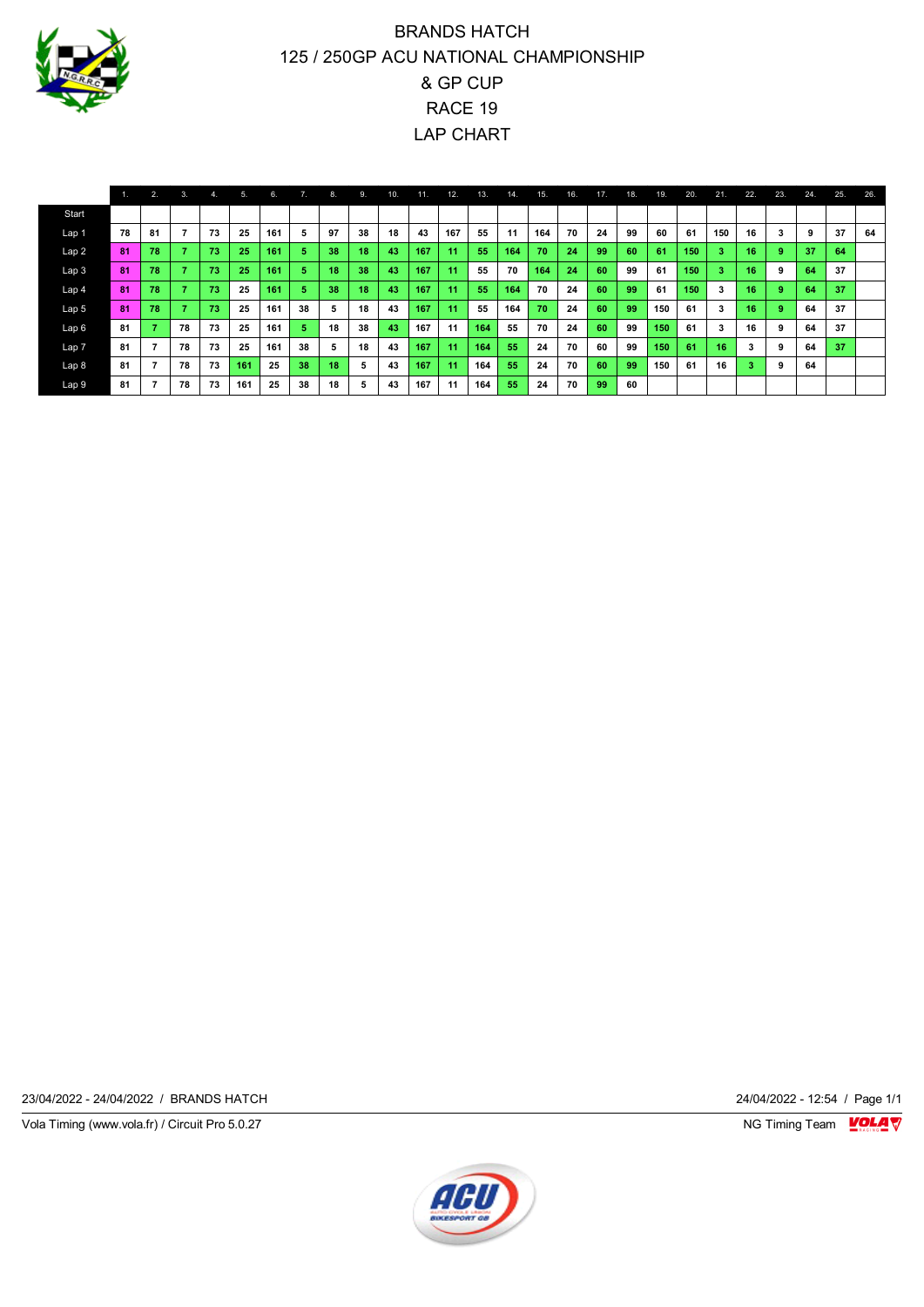

## BRANDS HATCH 125 / 250GP ACU NATIONAL CHAMPIONSHIP & GP CUP RACE 29 STARTING GRID

11 Laps = 13.288 Km



23/04/2022 - 24/04/2022 / BRANDS HATCH 24/04/2022 - 13:09 / Page 1/1

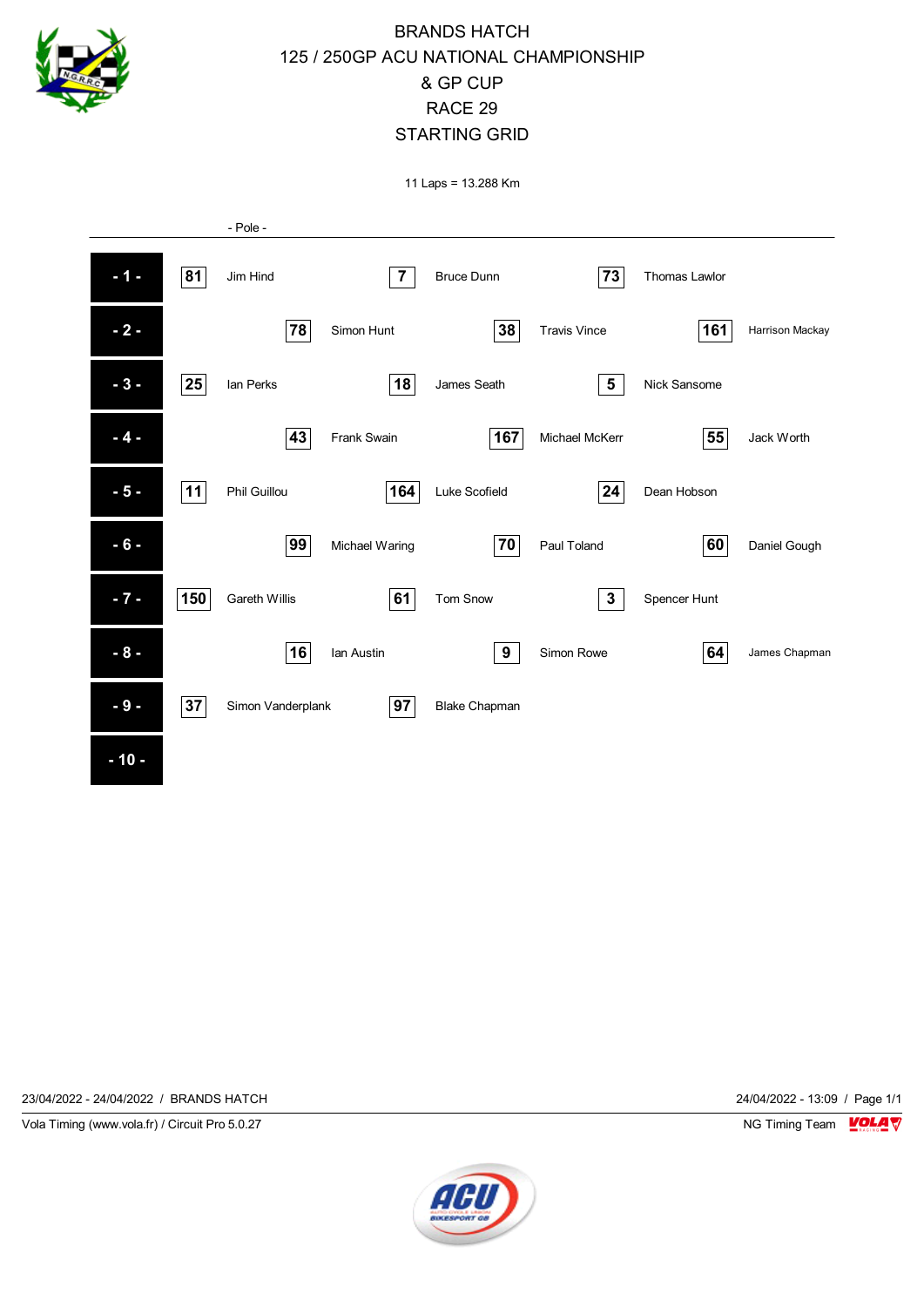

## BRANDS HATCH 125 / 250GP ACU NATIONAL CHAMPIONSHIP & GP CUP RACE 29 - RESTART Start time: 16:18 Distance: 10.872 miles Weather: Sunny Track: Dry

| Rnk            | Num Rider      |                                                     | Machine       | Class | Town/Sponsor                   | Laps | Time     | Gap       | Speed | B.Lap  | Average |
|----------------|----------------|-----------------------------------------------------|---------------|-------|--------------------------------|------|----------|-----------|-------|--------|---------|
|                |                |                                                     |               |       |                                |      |          |           |       |        |         |
| 250            |                |                                                     |               |       |                                |      |          |           |       |        |         |
| 1              | 81             | <b>Jim Hind</b>                                     | Yamaha TZ 250 | 250   | Nettleton                      | 9    | 7:46.489 |           | 86.75 | 50.127 | 83.90   |
| $\overline{2}$ | $\overline{7}$ | <b>Bruce Dunn</b>                                   | Yamaha TZ 250 | 250   | <b>Bilstein UK</b>             | 9    | 8:00.346 | $+13.857$ | 82.89 | 52.463 | 81.48   |
| 3              | 73             | <b>Thomas Lawlor</b>                                | Yamaha TZ 250 | 250   | GTL life and pensions          | 9    | 8:00.410 | $+13.921$ | 83.23 | 52.246 | 81.47   |
| 4              | 78             | <b>Simon Hunt</b>                                   | Yamaha TZ 250 | 250   | Shaken Not Stirred pork pies   | 9    | 8:00.502 | $+14.013$ | 83.64 | 51.993 | 81.45   |
| 5              | 38             | <b>Travis Vince</b>                                 | Yamaha TZ 250 | Cup   | Melksham                       | 9    | 8:10.371 | $+23.882$ | 82.13 | 52.946 | 79.81   |
| 6              | 25             | lan Perks                                           | Honda RS 250  | Cup   | A C Tyres Oldham               | 9    | 8:11.888 | $+25.399$ | 81.25 | 53.522 | 79.56   |
| 7              | 18             | <b>James Seath</b>                                  | Honda RS 250  | Cup   | Ovenden Earthmoving            | 9    | 8:13.125 | $+26.636$ | 81.15 | 53.586 | 79.36   |
| 8              | 5              | <b>Nick Sansome</b>                                 | Honda Tsr250  | 250   | Double Take Motorcycles        | 9    | 8:16.105 | $+29.616$ | 80.64 | 53.928 | 78.89   |
| 9              | 43             | <b>Frank Swain</b>                                  | Honda RS 250  | 250   | Wakefield                      | 9    | 8:21.783 | $+35.294$ | 79.98 | 54.369 | 78.00   |
| 10             | 11             | <b>Phil Guillou</b>                                 | Yamaha TZ 250 | Cup   | <b>FCL Racing</b>              | 9    | 8:26.470 | $+39.981$ | 79.74 | 54.536 | 77.27   |
| 11             | 50             | <b>Sean Morrison</b>                                | Honda RS 250  | Cup   | Dover                          | 9    | 8:26.601 | $+40.112$ | 80.36 | 54.116 | 77.25   |
| 12             | 99             | <b>Michael Waring</b>                               | Honda RS 250  | Cup   | Congleton                      | 9    | 8:35.060 | $+48.571$ | 78.17 | 55.628 | 75.98   |
| 13             | 70             | <b>Paul Toland</b>                                  | Yamaha TZ 250 | Cup   | <b>Kippers Keys</b>            | 9    | 8:35.560 | $+49.071$ | 77.48 | 56.127 | 75.91   |
| 14             | 150            | <b>Gareth Willis</b>                                | Yamaha TZ 250 | Cup   | Wincy Woo                      | 8    | 7:51.058 | $+1$ Lap  | 76.76 | 56.649 | 73.85   |
| 15             | 60             | <b>Daniel Gough</b>                                 | Yamaha TZ 250 | Cup   | Kieran Lewis/G Force Motorcycl | 8    | 7:51.290 | $+1$ Lap  | 76.12 | 57.125 | 73.81   |
| 125            |                |                                                     |               |       |                                |      |          |           |       |        |         |
| 1              | 164            | <b>Luke Scofield</b>                                | Honda RS 125  | 125   | Reg Richardson & Gavin Mills   | 9    | 8:27.376 |           | 79.81 | 54.483 | 77.14   |
| 2              | 55             | <b>Jack Worth</b>                                   | Honda RS 125  | 125   | Barnsley                       | 9    | 8:27.437 | $+0.061$  | 79.83 | 54.471 | 77.13   |
| 3              | 61             | <b>Tom Snow</b>                                     | Honda RS 125  | 125   | Me                             | 8    | 7:50.707 | $+1$ Lap  | 76.05 | 57.180 | 73.91   |
| 4              | 3              | <b>Spencer Hunt</b>                                 | Yamaha TZ 125 | 125   | <b>DTR</b>                     | 8    | 7:52.128 | $+1$ Lap  | 76.13 | 57.119 | 73.68   |
| 5              | 9              | <b>Simon Rowe</b>                                   | Honda RS 125  | 125   | Wincy woo                      | 8    | 8:05.993 | $+1$ Lap  | 74.86 | 58.091 | 71.58   |
| 6              | 37             | <b>Simon Vanderplank</b>                            | Honda RS 125  | 125   | Louth                          | 8    | 8:11.037 | $+1$ Lap  | 72.95 | 59.609 | 70.85   |
| $\overline{7}$ | 64             | James Chapman                                       | Honda RS 125  | 125   | Chapman Racing                 | 8    | 8:11.376 | $+1$ Lap  | 73.29 | 59.329 | 70.80   |
| 8              | 16             | lan Austin                                          | Yamaha TZ 125 | 125   | Loughborough                   | 8    | 8:14.038 | $+1$ Lap  | 74.17 | 58.630 | 70.42   |
|                |                | Best lap: 55 Jack Worth - 54.471                    |               |       |                                |      |          |           |       |        |         |
| Moto           |                |                                                     |               |       |                                |      |          |           |       |        |         |
| 1              | 161            | <b>Harrison Mackay</b>                              | Honda NSF 250 | Moto  | True Heroes Racing             | 9    | 8:16.628 |           | 80.71 | 53.878 | 78.80   |
|                |                | Best lap: 161 Harrison Mackay - 53.878              |               |       |                                |      |          |           |       |        |         |
|                |                | 250. 02.5% of winnors overseas roos anoad 77.64 mph |               |       |                                |      |          |           |       |        |         |

**250 - 92.5% of winners average race speed - 77.61 mph Cup - 92.5% of winners average race speed - 73.82 mph 125 - 92.5% of winners average race speed - 71.35 mph**

23/04/2022 - 24/04/2022 / BRANDS HATCH 24/04/2022 - 16:57 / Page 1/1

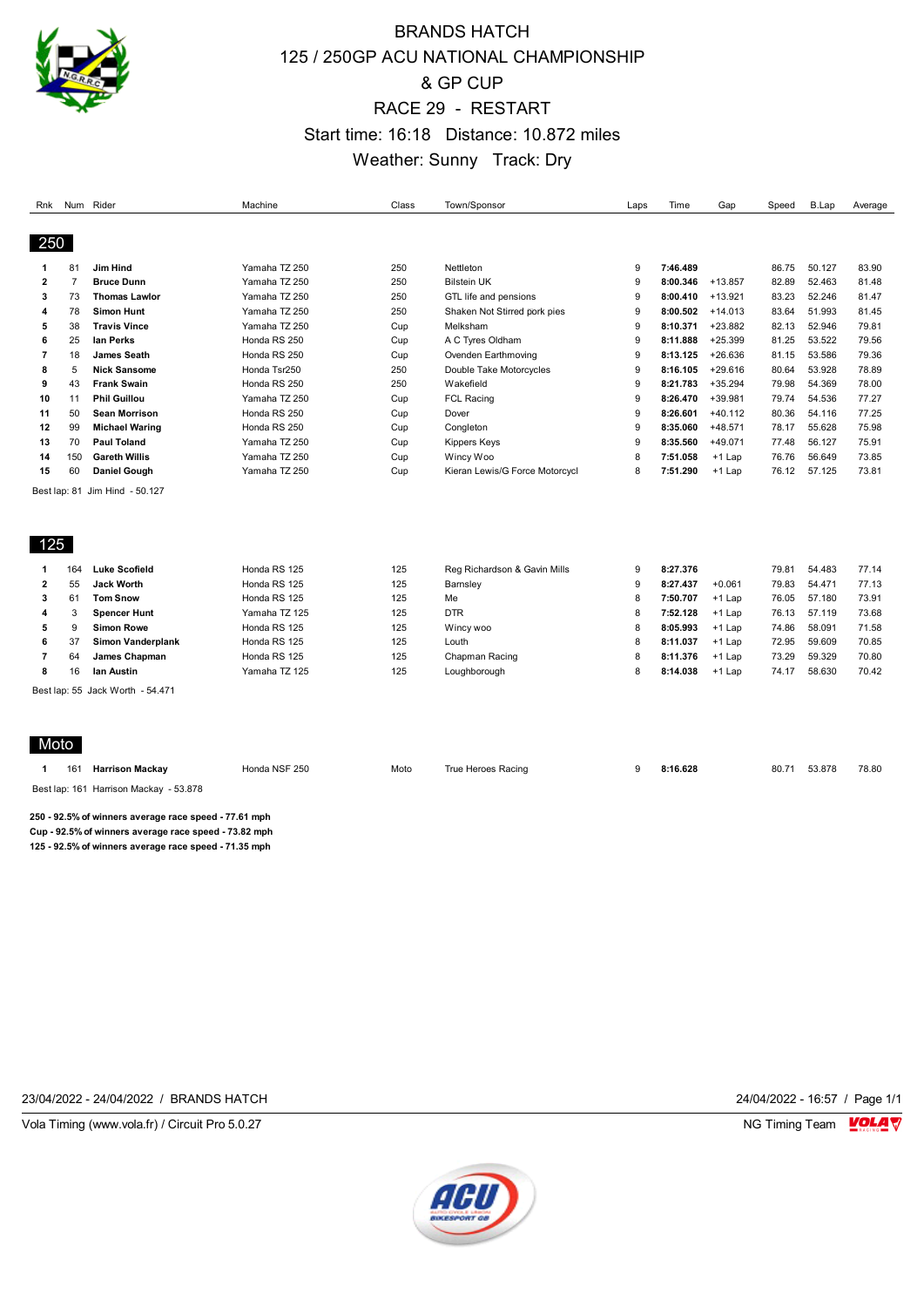

Bruce Dunn

Daniel Gough

Frank Swain

# BRANDS HATCH 125 / 250GP ACU NATIONAL CHAMPIONSHIP & GP CUP RACE 29 - RESTART LAP TIMES

| Lap                       | Time              |
|---------------------------|-------------------|
|                           |                   |
|                           | <b>Bruce Dunn</b> |
|                           |                   |
|                           | <b>START</b>      |
| 1                         |                   |
| 2                         | 53.006            |
| 3                         | 52.558            |
| 4                         | 52.728            |
| 5                         | 52.689            |
| 6                         | 52.493            |
| 7                         | 52.558            |
|                           | 52.569            |
| 8                         | <b>FINISH</b>     |
| 9                         | 52.463            |
|                           |                   |
|                           |                   |
|                           |                   |
|                           | Daniel Gough      |
|                           |                   |
|                           |                   |
|                           | <b>START</b>      |
| $\mathbf{1}$              |                   |
| 2                         | 58.293            |
| 3                         | 57.775            |
| 4                         | 57.785            |
| 5                         | 57.965            |
| 6                         | 57.125            |
| 7                         | 57.460            |
|                           | <b>FINISH</b>     |
| 8                         | 57.701            |
|                           |                   |
|                           |                   |
|                           | Frank Swain       |
|                           |                   |
|                           |                   |
|                           | <b>START</b>      |
| $\mathbf{1}$              |                   |
| $\overline{\mathbf{c}}$   | 54.896            |
| $\ensuremath{\mathsf{3}}$ | 54.369            |
| 4                         | 54.865            |
| 5                         | 55.411            |
| 6                         | 55.029            |
| $\boldsymbol{7}$          | 54.702            |
| 8                         | 54.609            |
|                           | <b>FINISH</b>     |
|                           |                   |
| 9                         | 54.859            |

23/04/2022 - 24/04/2022 / BRANDS HATCH 24/04/2022 - 17:00 / Page 1/3

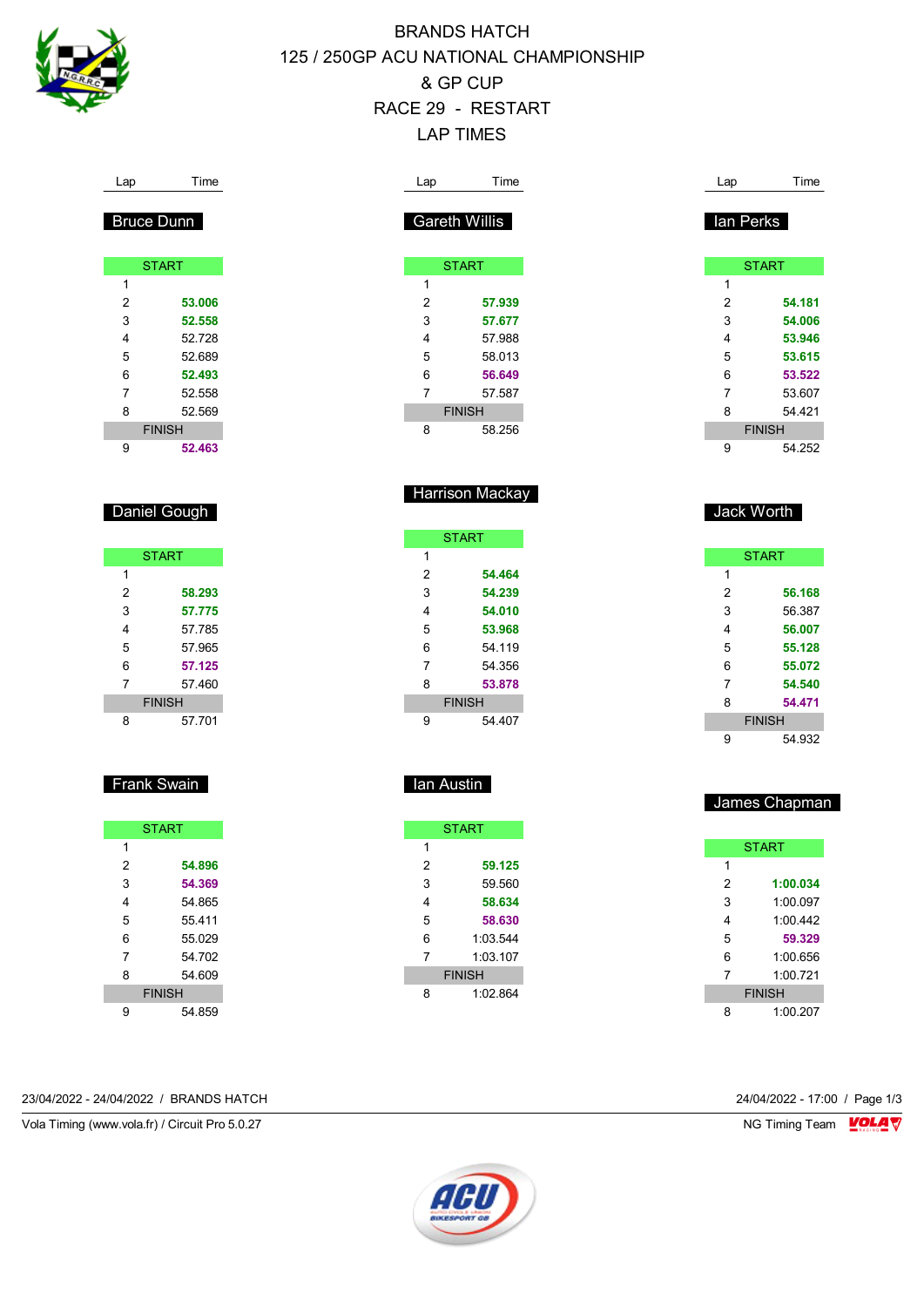BRANDS HATCH 125 / 250GP ACU NATIONAL CHAMPIONSHIP & GP CUP RACE 29 - RESTART LAP TIMES

| Lap         | Time          |  |  |  |  |  |  |
|-------------|---------------|--|--|--|--|--|--|
| James Seath |               |  |  |  |  |  |  |
|             | <b>START</b>  |  |  |  |  |  |  |
|             |               |  |  |  |  |  |  |
| 1           |               |  |  |  |  |  |  |
| 2           | 55.346        |  |  |  |  |  |  |
| 3           | 53.949        |  |  |  |  |  |  |
| 4           | 53.803        |  |  |  |  |  |  |
| 5           | 53878         |  |  |  |  |  |  |
| 6           | 53.596        |  |  |  |  |  |  |
| 7           | 53.706        |  |  |  |  |  |  |
| 8           | 53.798        |  |  |  |  |  |  |
|             | <b>FINISH</b> |  |  |  |  |  |  |
| 9           | 53.586        |  |  |  |  |  |  |

#### Jim Hind

|   | <b>START</b>  |
|---|---------------|
| 1 |               |
| 2 | 52.291        |
| 3 | 51.070        |
| 4 | 50.398        |
| 5 | 50.210        |
| 6 | 50.127        |
| 7 | 51 344        |
| 8 | 50 792        |
|   | <b>FINISH</b> |
| 9 | 50.941        |

#### Luke Scofield

| <b>START</b>  |        |  |  |  |
|---------------|--------|--|--|--|
| 1             |        |  |  |  |
| 2             | 55.665 |  |  |  |
| 3             | 56.703 |  |  |  |
| 4             | 55.357 |  |  |  |
| 5             | 55429  |  |  |  |
| 6             | 54.694 |  |  |  |
| 7             | 54.523 |  |  |  |
| 8             | 54.483 |  |  |  |
| <b>FINISH</b> |        |  |  |  |
| 9             | 54.987 |  |  |  |

#### Michael Waring

| <b>START</b> |        |  |  |  |  |
|--------------|--------|--|--|--|--|
| 1            |        |  |  |  |  |
| 2            | 56.422 |  |  |  |  |
| 3            | 56.785 |  |  |  |  |
| 4            | 56.407 |  |  |  |  |
| 5            | 57.113 |  |  |  |  |
| հ            | 56.528 |  |  |  |  |

| Lap                 | Time             |
|---------------------|------------------|
| 7                   | 56.014           |
| 8                   | 56.011           |
| <b>FINISH</b>       |                  |
| 9                   | 55.628           |
|                     |                  |
|                     |                  |
| Nick Sansome        |                  |
|                     |                  |
| <b>START</b>        |                  |
| 1<br>2              | 54.393           |
| 3                   | 54.235           |
| 4                   | 54.078           |
| 5                   | 53.928           |
| 6                   | 54.403           |
| 7                   | 54.132           |
| 8<br><b>FINISH</b>  | 54.211           |
| 9                   | 54.114           |
|                     |                  |
|                     |                  |
| Paul Toland         |                  |
|                     |                  |
| <b>START</b>        |                  |
| 1                   |                  |
| 2                   | 56.127           |
| 3                   | 57.054           |
| 4<br>5              | 56.509<br>56.320 |
| 6                   | 56.547           |
| 7                   | 56.745           |
| 8                   | 56.236           |
| <b>FINISH</b>       |                  |
| 9                   | 56.588           |
|                     |                  |
| <b>Phil Guillou</b> |                  |
|                     |                  |
| <b>START</b>        |                  |
| 1                   |                  |
| $\overline{2}$      | 55.951           |
| 3                   | 57.016           |
| 4                   | 55.125           |
| 5                   | 55.162           |
| 6<br>7              | 55.041<br>54.939 |
| 8                   | 54.536           |
| <b>FINISH</b>       |                  |
| 9                   | 55.052           |
|                     |                  |
|                     |                  |
| Sean Morrison       |                  |
|                     |                  |
| <b>START</b>        |                  |

| Lap | Time          |
|-----|---------------|
| 1   |               |
|     |               |
| 2   | 56.238        |
| 3   | 55.795        |
| 4   | 55.431        |
| 5   | 55.561        |
| 6   | 54.535        |
| 7   | 54.315        |
| 8   | 54.116        |
|     | <b>FINISH</b> |
| 9   | 54 250        |
|     |               |

#### Simon Hunt

| <b>START</b>  |        |  |  |  |
|---------------|--------|--|--|--|
| 1             |        |  |  |  |
| 2             | 52.972 |  |  |  |
| 3             | 52.425 |  |  |  |
| 4             | 52.750 |  |  |  |
| 5             | 52782  |  |  |  |
| 6             | 52.418 |  |  |  |
| 7             | 52 535 |  |  |  |
| 8             | 52.893 |  |  |  |
| <b>FINISH</b> |        |  |  |  |
| 9             | 51.993 |  |  |  |

## Simon Rowe

|   | <b>START</b>  |
|---|---------------|
| 1 |               |
| 2 | 59.018        |
| 3 | 59.022        |
| 4 | 58.091        |
| 5 | 58 934        |
| 6 | 1:00.708      |
| 7 | 1:00 642      |
|   | <b>FINISH</b> |
| ឧ | 1:01.027      |

## Simon Vanderplank

| <b>START</b>  |          |  |  |  |
|---------------|----------|--|--|--|
| 1             |          |  |  |  |
| 2             | 1:00.055 |  |  |  |
| 3             | 1:00.298 |  |  |  |
| 4             | 1:00 106 |  |  |  |
| 5             | 59.609   |  |  |  |
| 6             | 1:00.927 |  |  |  |
| 7             | 1:00 601 |  |  |  |
| <b>FINISH</b> |          |  |  |  |
| я             | 1:00.090 |  |  |  |

23/04/2022 - 24/04/2022 / BRANDS HATCH

Vola Timing (www.vola.fr) / Circuit Pro 5.0.27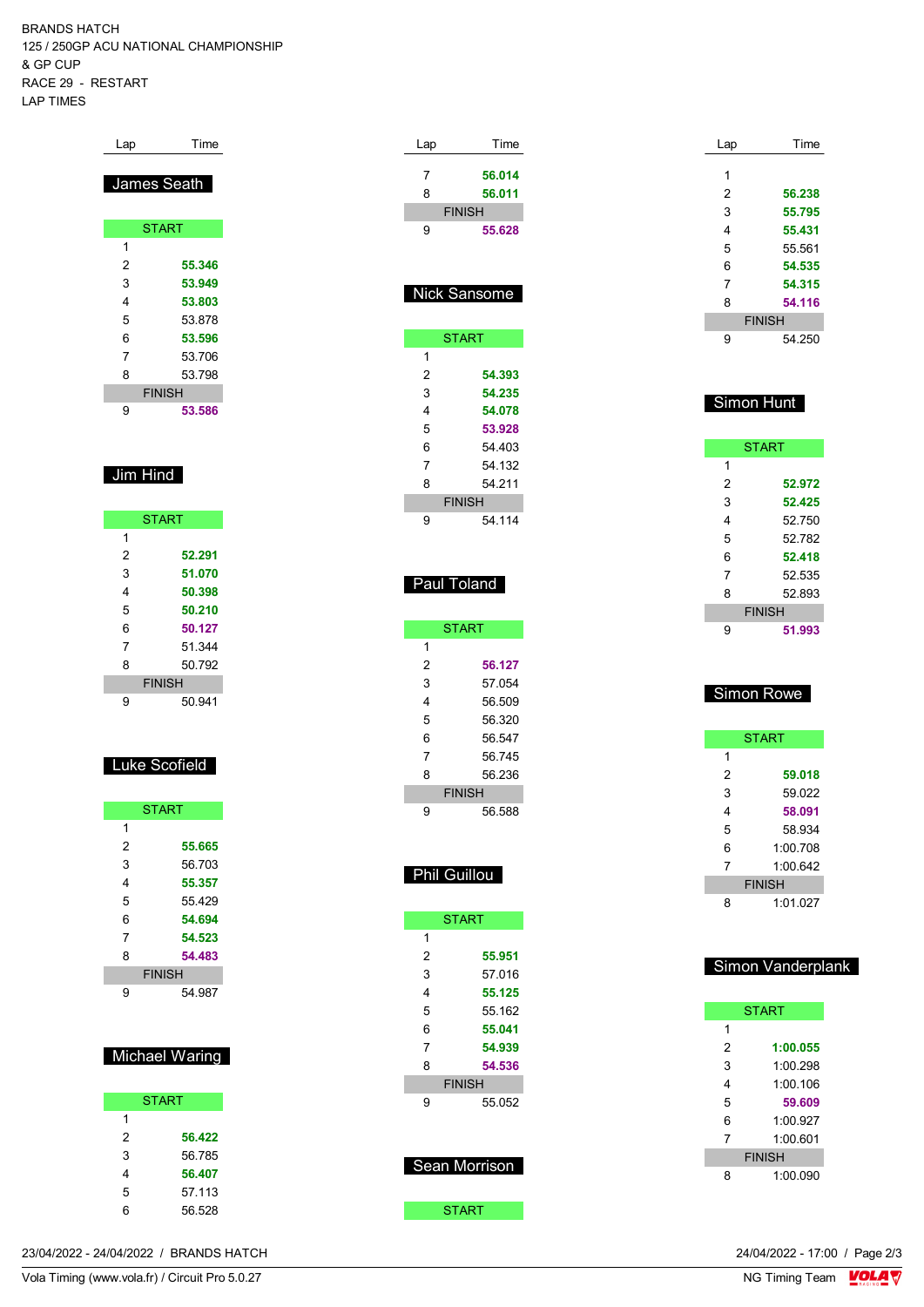BRANDS HATCH 125 / 250GP ACU NATIONAL CHAMPIONSHIP & GP CUP RACE 29 - RESTART LAP TIMES

| Lap            | Time                | Lap | Time          |
|----------------|---------------------|-----|---------------|
|                | <b>Spencer Hunt</b> |     | <b>FINISH</b> |
|                |                     | 9   | 53.406        |
|                | <b>START</b>        |     |               |
| 1              |                     |     |               |
| $\overline{2}$ | 58.345              |     |               |
| 3              | 57.793              |     |               |
| 4              | 57.730              |     |               |
| 5              | 57.999              |     |               |
| 6              | 57.136              |     |               |
| 7              | 57.119              |     |               |
|                | <b>FINISH</b>       |     |               |

## Thomas Lawlor

57.995

| <b>START</b>  |        |  |  |  |  |  |  |  |  |  |  |
|---------------|--------|--|--|--|--|--|--|--|--|--|--|
| 1             |        |  |  |  |  |  |  |  |  |  |  |
| 2             | 53.163 |  |  |  |  |  |  |  |  |  |  |
| 3             | 52.246 |  |  |  |  |  |  |  |  |  |  |
| 4             | 52.610 |  |  |  |  |  |  |  |  |  |  |
| 5             | 52.636 |  |  |  |  |  |  |  |  |  |  |
| 6             | 52 452 |  |  |  |  |  |  |  |  |  |  |
| 7             | 52.592 |  |  |  |  |  |  |  |  |  |  |
| 8             | 52.556 |  |  |  |  |  |  |  |  |  |  |
| <b>FINISH</b> |        |  |  |  |  |  |  |  |  |  |  |
| 9             | 52 418 |  |  |  |  |  |  |  |  |  |  |

### Tom Snow

| <b>START</b>  |        |  |  |  |  |  |  |  |  |
|---------------|--------|--|--|--|--|--|--|--|--|
| 1             |        |  |  |  |  |  |  |  |  |
| 2             | 58.063 |  |  |  |  |  |  |  |  |
| 3             | 57.721 |  |  |  |  |  |  |  |  |
| 4             | 57.735 |  |  |  |  |  |  |  |  |
| 5             | 57 953 |  |  |  |  |  |  |  |  |
| 6             | 57.180 |  |  |  |  |  |  |  |  |
| 7             | 57 483 |  |  |  |  |  |  |  |  |
| <b>FINISH</b> |        |  |  |  |  |  |  |  |  |
| 8             | 57 189 |  |  |  |  |  |  |  |  |

## Travis Vince

| <b>START</b> |        |  |  |  |  |  |  |  |
|--------------|--------|--|--|--|--|--|--|--|
| 1            |        |  |  |  |  |  |  |  |
| 2            | 54.939 |  |  |  |  |  |  |  |
| 3            | 53.668 |  |  |  |  |  |  |  |
| 4            | 53.476 |  |  |  |  |  |  |  |
| 5            | 52.946 |  |  |  |  |  |  |  |
| 6            | 53.826 |  |  |  |  |  |  |  |
| 7            | 53.289 |  |  |  |  |  |  |  |
| 8            | 53.280 |  |  |  |  |  |  |  |

23/04/2022 - 24/04/2022 / BRANDS HATCH